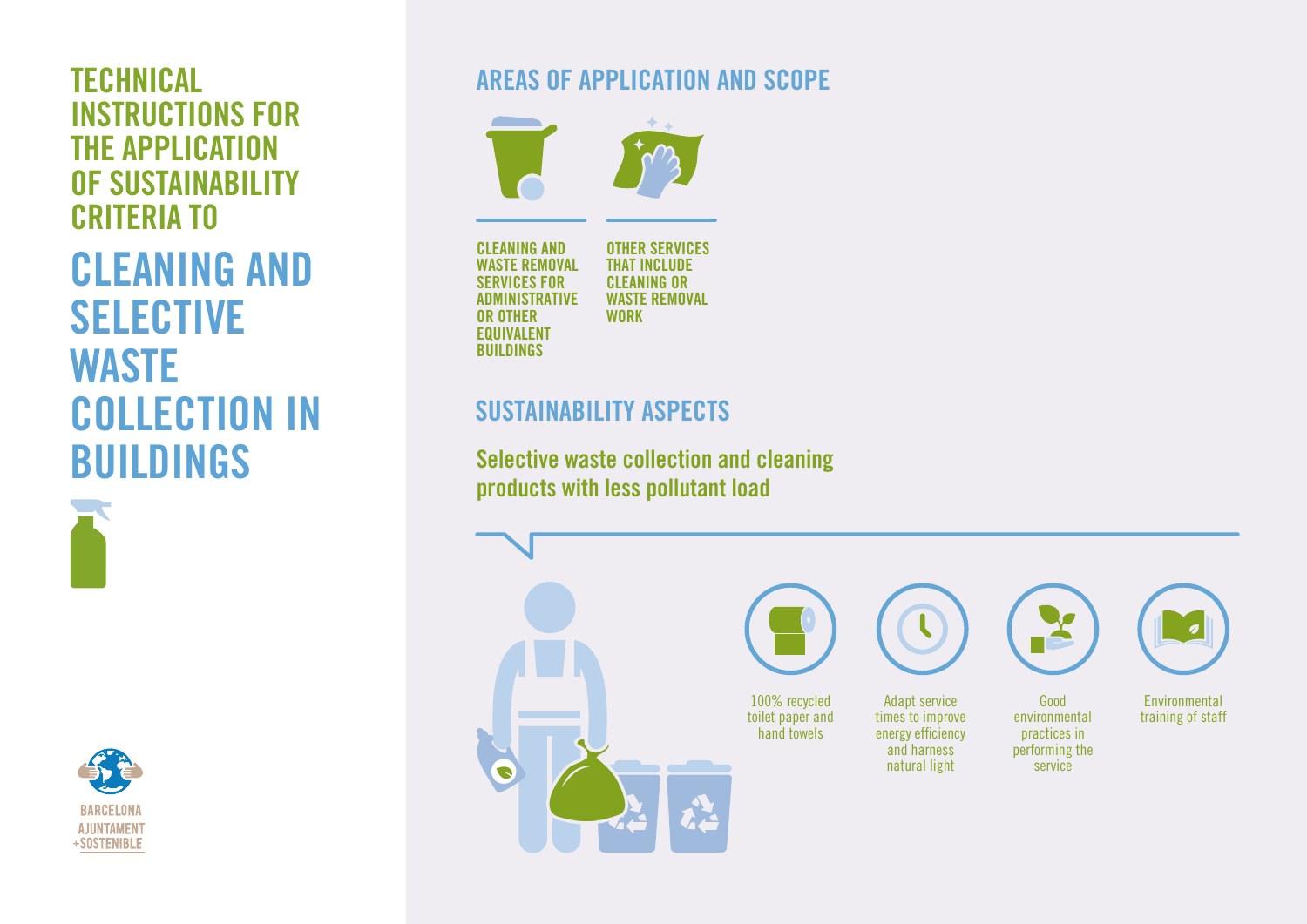

# TECHNICAL INSTRUCTIONS FOR THE APPLICATION OF SUSTAINABILITY CRITERIA TO CLEANING AND SELECTIVE WASTE COLLECTION IN BUILDINGS

Barcelona City Council is working to minimise the environmental impact of activities in municipal buildings, in accordance with the strategies outlined in the 2012-2022 Citizen Commitment to Sustainability, the 2012-2020 Plan for the Prevention of Municipal Waste in Barcelona and the Metropolitan Plan for Municipal Waste.

These technical instructions are a response to the 2013 Government Measure on Responsible Public Procurement using Social and Environmental Criteria and the Mayoral Decree on Responsible Public Procurement using Social and Environmental Criteria of 20 November 2013, which provides for the publication of technical instructions that define specific environmental criteria that must be applied in the purchasing and contracting of groups of products and services that have been defined as priorities, which include the products and services for cleaning buildings.

The instructions begin with contracts for cleaning and the selective collection of waste in municipal buildings, as they are perceived at the time of drawing up the instructions. This means contracts that include cleaning work, cleaning products and the supply of fungible materials, as well as disposing of all the different waste fractions, for which it defines the selective collection of recoverable fractions.



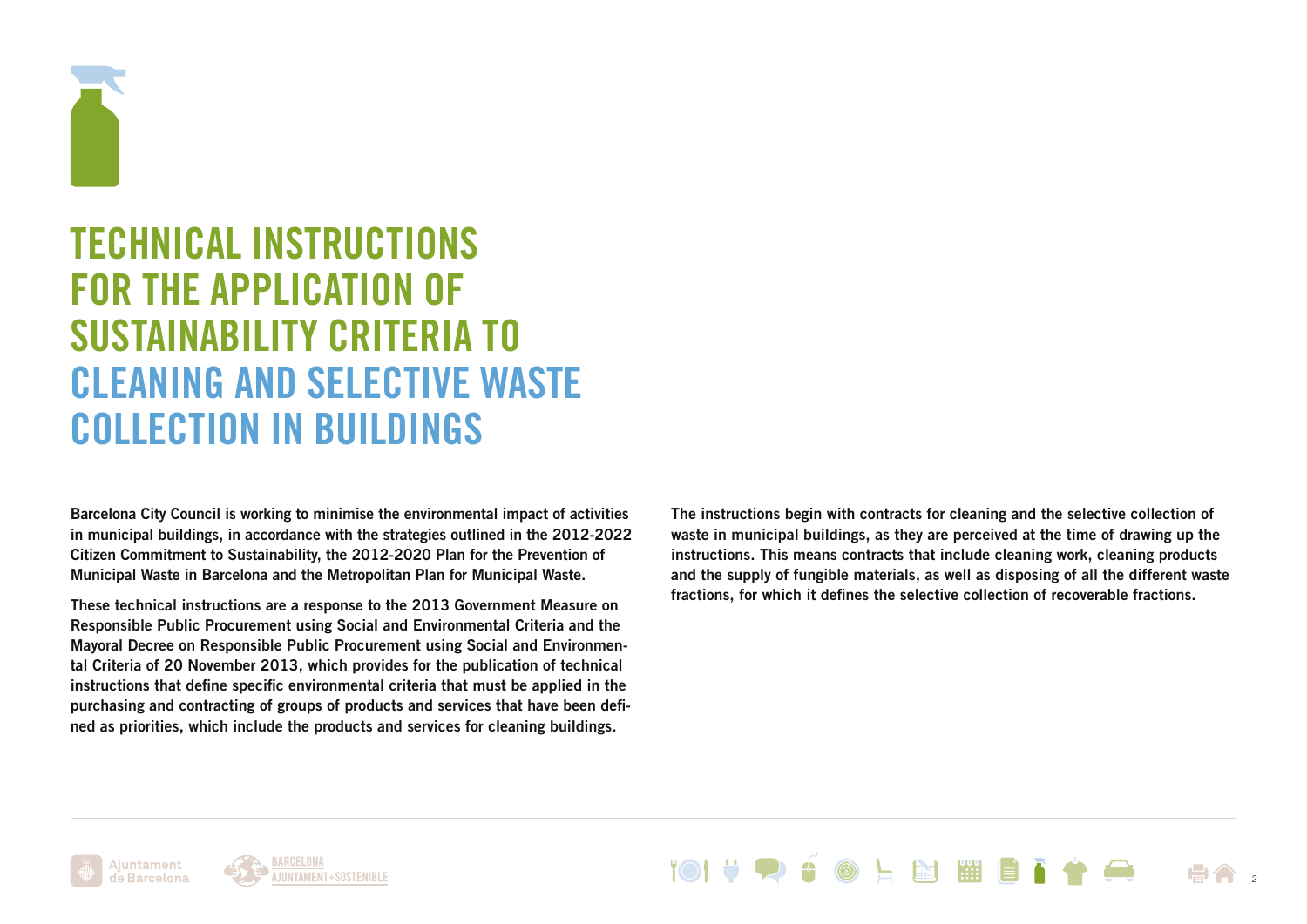### 1 SUBJECT MATTER

These technical instructions aim to define, in accordance with the Mayoral Decree on Responsible Public Procurement using Social and Environmental Criteria, the criteria for environmental clauses in the procurement of cleaning services and the disposal of waste in buildings, as well as when contracting other types of services that include cleaning work.

In order to achieve this objective, these instructions:

- a. Define the priorities to be considered when defining the service and the work to be carried out.
- b. Define the environmental criteria that must be applied in contracting cleaning servi ces for buildings and selective waste disposal, including those related to certain products.
- c. Define environmental criteria that must be applied in the procurement of other types of services that include cleaning work.
- d. Establish the monitoring system.

### 2 AREA OF APPLICATION

#### 2.1 Subject area

In accordance with the Mayoral Decree on Responsible Public Procurement using Social and Environmental Criteria, these instructions must be complied with in any public sector contract signed by Barcelona City Council and dependent organisations with the power to adjudicate (contracting authorities), whose contractual subject matter include cleaning and waste disposal in municipal buildings, offices and facilities.

#### 2.2 Inclusion in procurement documents

All contracting bodies must comply with these instructions, and must ensure that, in all cases, the general environmental criteria for the service and products are applied.

In the case of other types of service contracts that include cleaning work, the contracting bodies must apply and adapt the basic criteria in accordance with the contract's characteristics, so that their inclusion and compliance does not have any negative repercussion on the delivery of the contracted service.

#### 2.3 Exception and justification report

In accordance with the Mayoral Decree on Responsible Public Procurement using Social and Environmental Criteria, the competent contracting bodies or those responsible for contracting may consider that the contract's characteristics are not suitable for including some or all of the environmental clauses set out in these instructions. In these cases, the competent contracting body must duly justify this in the procurement report, in accordance with the points set out in section 4.2.

### 3 SCOPE

These instructions are applicable to cleaning or waste-disposal contracts for administrative buildings, as well as the cleaning of offices and facilities similar to buildings used for administrative purposes.

These instructions are also applicable to contracts for other services, whose execution provides for cleaning work or waste disposal, whenever compatible and without prejudice to the quality of the service being contracted.



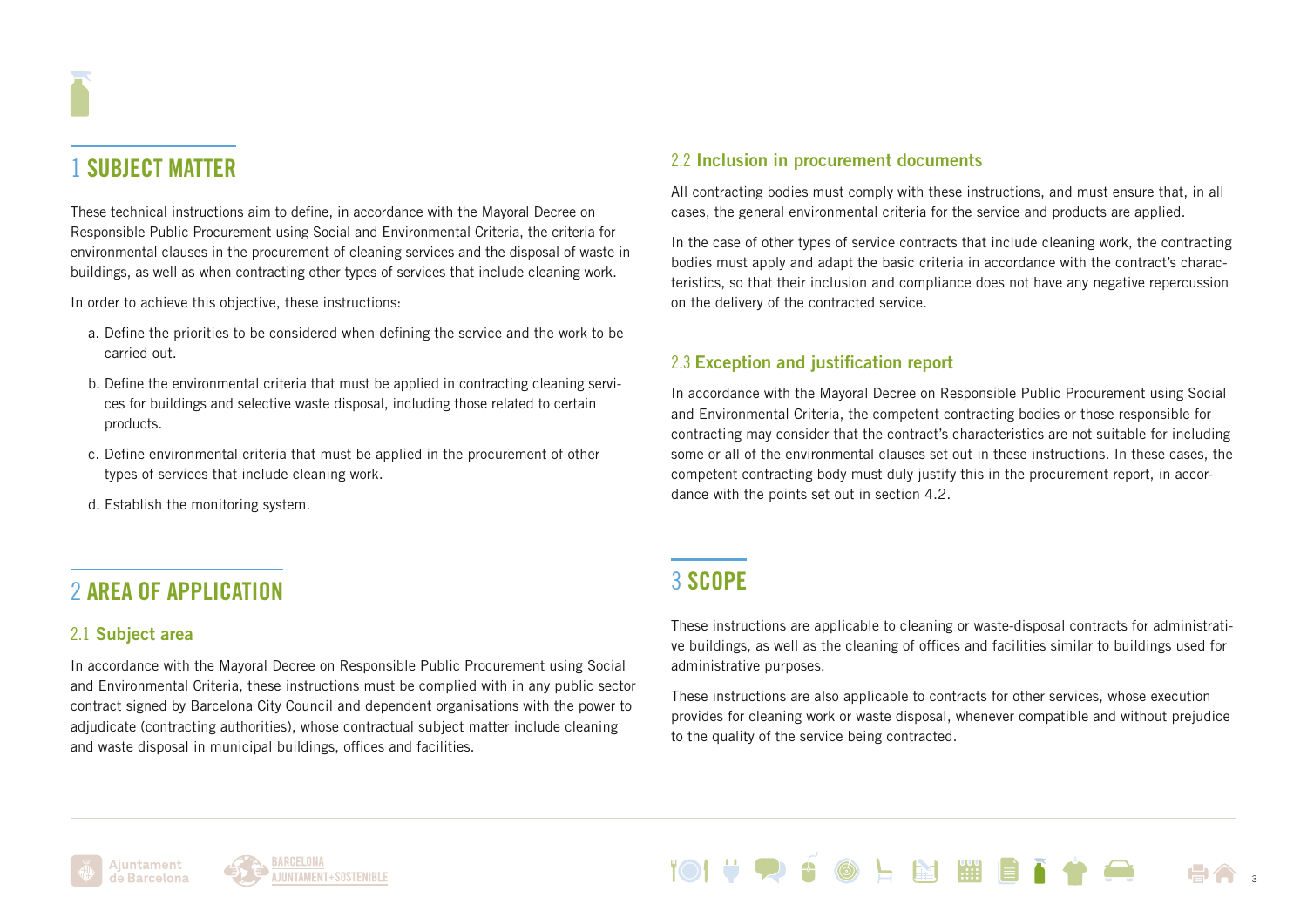However, these instructions shall not be applicable to special, occasional or regular cleaning or waste-disposal services, or to municipal buildings, offices or facilities with specific cleaning needs that substantially differ from those set out above. Nevertheless, the priorities and lines of actions defined in these instructions should inform their procurement.

### 4 PRIORITIES FOR CLEANING SERVICES

### 4.1 Priorities

The cleaning of buildings, offices and facilities requires the performance of a series of tasks, practices and product use that in themselves have an environmental impact. This must be kept to a minimum in relation to the dirt that has to be extracted. The environmental criteria aim to reduce the pollution caused by these tasks and the use of associated products.

Therefore, when cleaning tasks are planned, the following principles will be priorities:

- Adapting the frequency of the tasks to the needs and adapting the times in which the tasks are performed in order to improve energy efficiency and make the best use of natural light.
- Limit the use of certain products that are highly pollutant, unnecessary or in containers that make recycling difficult.
- Foster, and where possible stipulate, the use of effective, less polluting cleaning products.
- Foster, and where possible stipulate, the use of recycled products.
- Establish selective disposal as an intrinsic part of waste disposal.
- As far as possible, promote and guarantee good environmental practices in carrying out the service: dosage and responsible use of products, savings and efficiency, etc.

#### 4.2 Justification report

When the corresponding service management, or where appropriate, the competent contracting body, considers the priorities established in the previous section, certain specifications or environmental criteria to be inapplicable, or where the contract itself is considered inappropriate for the application of these instructions, they must indicate and detail their reasons for this in a justification report, specifying as a minimum:

- The special requirements and characteristics of the service being contracted.
- A reasoned justification explaining the infeasibility of balancing these special requirements with the established environmental priorities, requirements and criteria.

This report will be made available to those responsible for monitoring these instructions, when required.

### 5 ENVIRONMENTAL CRITERIA FOR THE PROCUREMENT OF CLEANING SERVICES

The environmental criteria that must be included in the procurement documents for contracting cleaning or waste-disposal services for buildings are as follows:

| for services | General criteria Limited use of certain products |
|--------------|--------------------------------------------------|
|              | Selective waste disposal                         |
|              | Training                                         |

**EST 1999** 



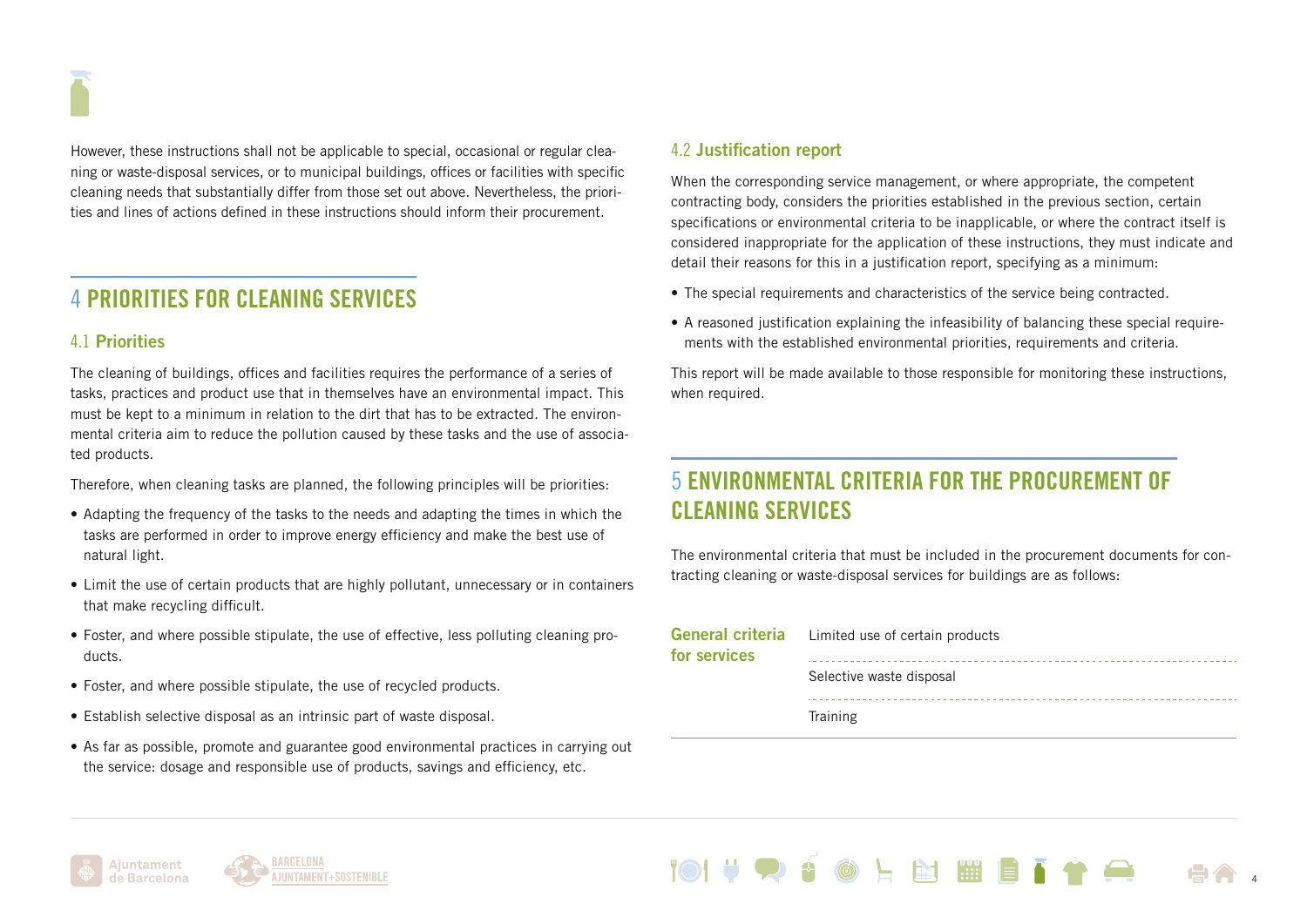| <b>Criteria for</b><br>products | Articles made of paper and cardboard/cellulose |
|---------------------------------|------------------------------------------------|
|                                 | Plastic articles                               |
|                                 | Chemical cleaning products                     |
|                                 | Hand soap                                      |
|                                 | General criteria for products                  |

The procurement documents should always guarantee that bidders provide documentation accrediting compliance with the corresponding requirements. The following articles indicate when it is necessary to include these criteria as technical specifications and when they can be included as award criteria. In this latter case, the contracting body must determine the score given for compliance with each award criterion and the corresponding assessment formula.

### 5.1 General environmental criteria for services

#### I- Limited use of certain cleaning products

The contracting body will establish the following requirements regarding the use of certain products:

• The general use of disinfectants that are highly aggressive to the environment (bleach or other products) on floors and all kinds of surfaces is prohibited. These kinds of products may only be used for cleaning places and elements that pose a biological contamination risk. These will be explicitly indicated in the contract, including the following: toilets, tap spouts, wash basins, showers and other drainage items.

The contracting body will include this clause in the procurement documents, and in cases where there are other places or elements which cannot be detailed in the general procurement documents, a text will be included stating: "[...] in addition to the places and elements agreed with the person responsible for the building contract when this contract was signed."

- The use of products that are more for appearance than real cleaning, such as air fresheners and other types of sachets, perfumed substances or similar products is prohibited.
- The use of sprays and all kinds of containers using propellant gases is prohibited. Where necessary, bottles fitted with mechanical atomisers will be used.

#### II- Selective waste disposal

Waste-disposal contracts must include all the types of waste that are subject to selective waste collection at any time or place in the building, as part of the municipal selective waste-collection policy. In general, these include:

- Paper and cardboard (blue container)
- Lightweight containers: plastic, cans and Tetra Brick cartons (yellow container)
- Glass (green container)
- Organic matter (brown container)
- Rubbish (grey container)

Before preparing the criteria, the contracting body must establish the model of internal selective waste collection , indicating the types of container and their location.

In addition to these types, the contracting body will evaluate what other types may be subject to selective disposal in the building, including:

- Documents (a specific paper container for destroying documents)
- Batteries





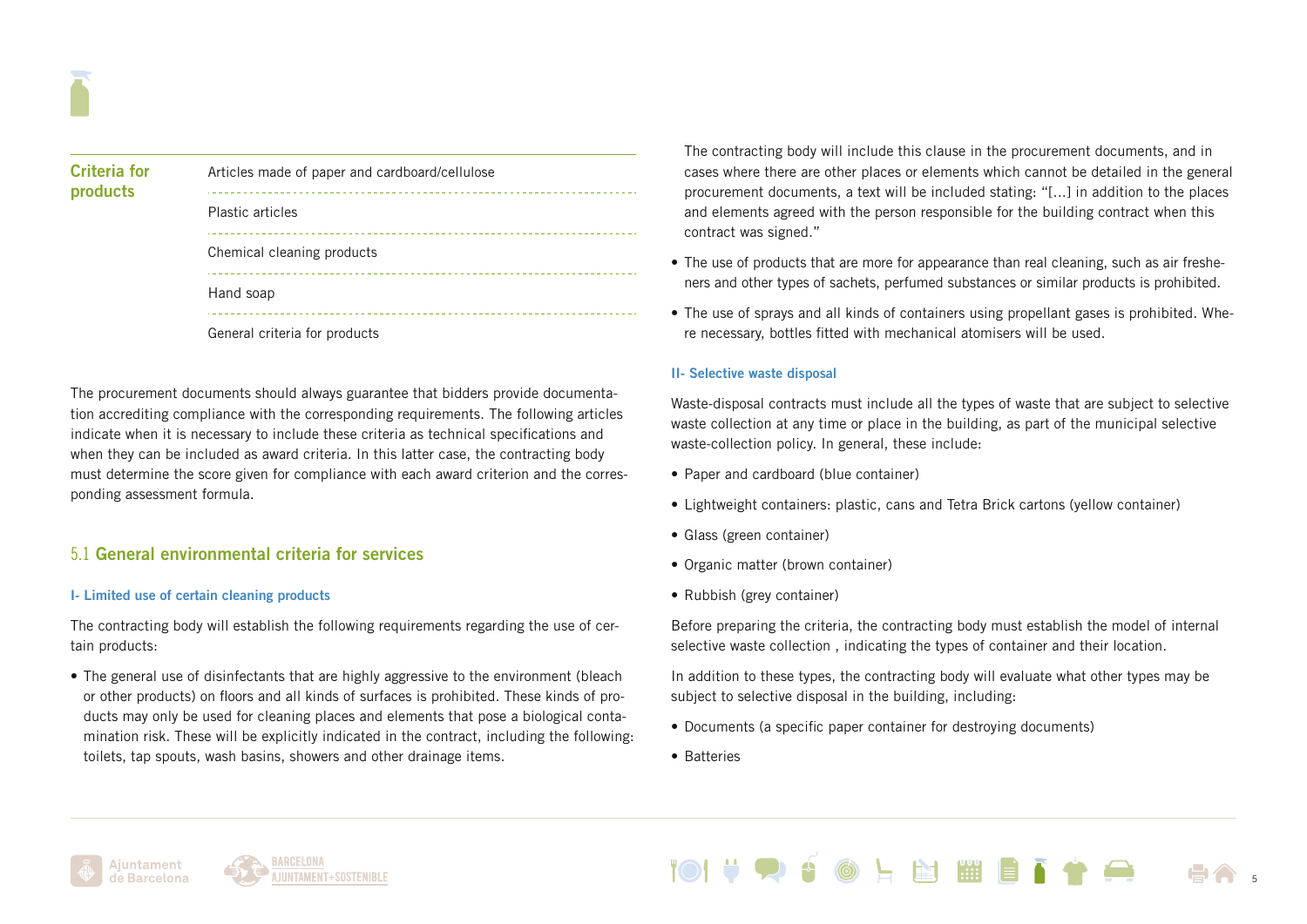

- Ink and toner cartridges
- Medical and pharmaceutical waste, if there is a section of this kind in the building
- Etc.

These types of waste may be subject to disposal in the cleaning and selective collection contract or there may be specific disposal systems run by specialised organisations promoted by other municipal services (for example, collection of ink and toner cartridges by job-placement companies). In the latter case, these will not be included in the cleaning contract.

#### III- Training

The contracting body will include, as a requirement, that training plans for the successful tenderer's personnel shall include environmental aspects associated with the service, in accordance with these instructions, especially in the cases of:

- Energy saving and responsible water consumption
- The efficient use of products (decanting and dosage of products)
- Proper use of products in each cleaning task
- Good prevention and management practices for own waste products
- Proper disposal of selectively collected waste

The procurement documents will establish that these and other training features will be duly specified at the beginning of the contract.

#### 5.2 Criteria by product

#### I- Paper and cardboard/cellulose articles

When acquiring paper/cardboard products, the following environmental criteria must always be taken into consideration:

• Toilet paper, paper towels and other cellulose products

For articles and products for general consumption, the contracting body will establish that they have been made from  $100\%$  recycled cellulose fibre<sup>1</sup>.

In the case of other specific articles or products that the market cannot supply in a recycled form, the contracting body will establish that the product must have been made using fibres from legally certified timber<sup>2</sup>, with a minimum of 50% of its fibres coming from sustainably managed sources (as defined by the FSC or PEFC standards or equivalent) or from recovered fibres<sup>3</sup>.

The contracting body may establish as an award criterion that the article or product must have over 50% of fibres originating from sustainably managed sources or recovered fibres.

• Paper and cardboard boxes and similar articles for waste collection

Where the procurement documents make it obligatory to supply cardboard boxes or similar articles, the contracting body will establish that they must be made from 100% recycled cellulose fibre.





*<sup>1</sup>In accordance with the Catalan ecolabel for paper products, recycled fibres are defined as all cellulose waste after manufacturing, marketing and consumption which, after prior selection, is then reused in manufacturing paper. Fibres originating in cuts of paper from factories are not considered to be recycled.*

*<sup>2</sup>In accordance with the European Union's FLEGT Action Plan for combating illegal logging and marketing of timber and timber products, and European regulations for wood (EUTR: Regulation (EU) 995/2010 of the European Parliament and Council, of 20 October 2010, which establishes the obligations of operators who place timber and timber products on the market).*

*<sup>3</sup> Recovered fibres include recycled fibres and fibres coming from factory cuts of paper.*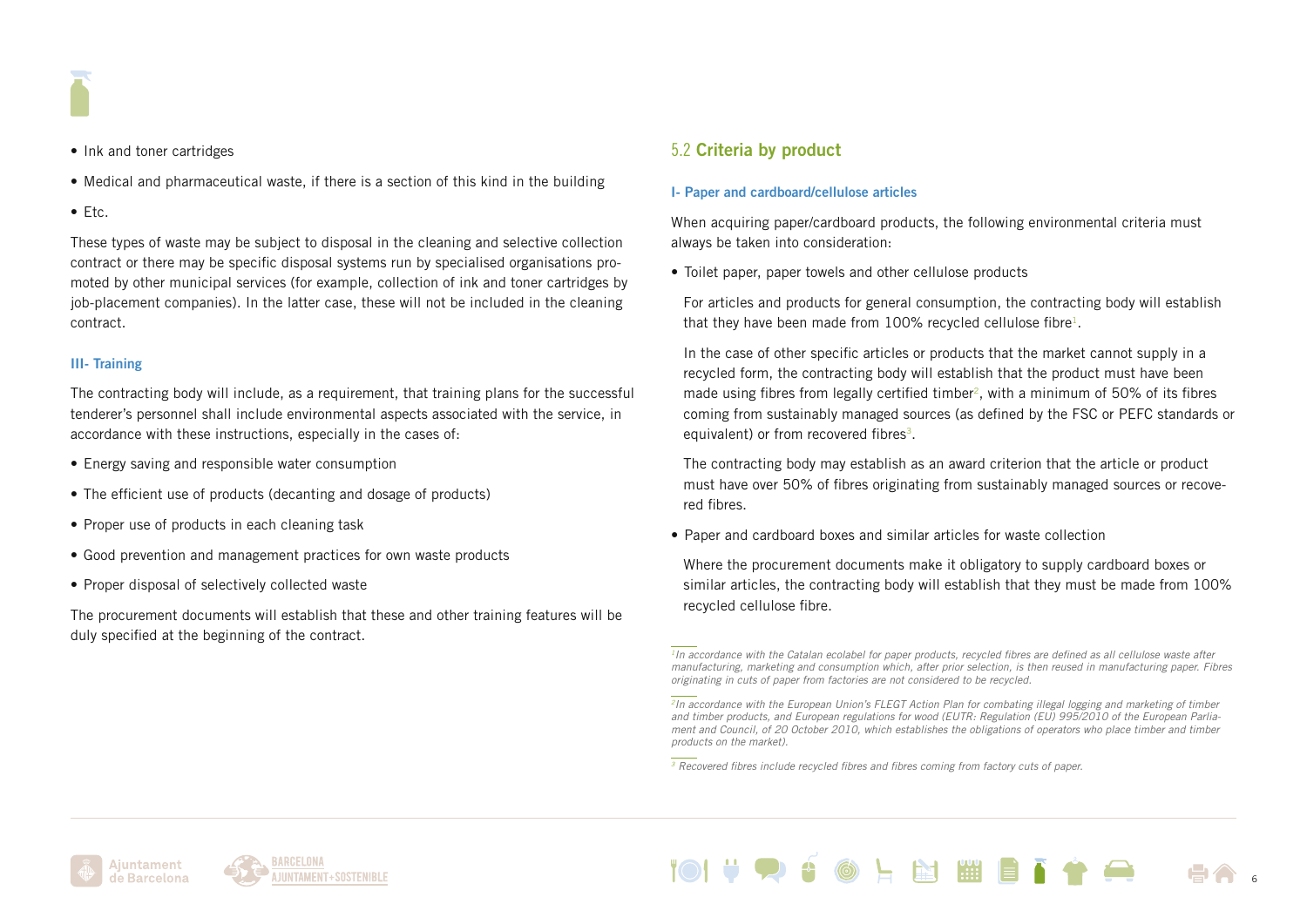#### II- Plastic articles

When acquiring plastic products, the following environmental criterial must always be taken into consideration:

#### • Rubbish bags

The contracting body will always establish that the grey or black rubbish bags that the successful tenderer will supply for collecting rubbish or, by default, any type of waste product which does not require coloured bags, must be composed of at least 80% post-consumer recycled plastic.

The contracting body will always establish that the grey or black industrial bags that the successful tenderer uses for waste disposal must be composed of at least 80% post-consumer recycled plastic.

The contracting body will also establish the obligation of supplying coloured bags for the selective collection of the different types of recyclable waste. In this case, a minimum percentage of recycled plastic may be established. This must at all times be determined by taking into account market conditions and evaluating a higher percentage.

In addition to the corresponding colour, the use of compostable bags may be required or evaluated for **organic matter recycling** where it is considered to be appropriate. In this case, as a technical specification, the bag will have to comply with the 180-day biodegradation limit, as set out in the UNE-EN 13432:2001 Containers and packaging. Requirements for containers and packaging that are recoverable through composting and biodegradation, or equivalent.

• Containers

Depending on the internal selective waste collection system in place, and before producing the procurement documents, the contracting body will determine if it is convenient to establish a compulsory requirement for supplying internal collection containers for the types of selectively collected waste. If this is the case:

- · the supplied containers must have the municipal identification system (i.e. they must be properly labelled) by colour for each of the selectively collected waste types.
- · the containers may be PE, PS or PP, and a minimum proportion of recycled plastic used may be established. This must be at all times determined by taking into account market conditions and a higher percentage may be evaluated.

Where cardboard containers are used, see the criteria defined for paper/cardboard articles.

#### III- Chemical cleaning products

When supplying or acquiring cleaning products, the following environmental criteria must always be taken into consideration:

• Basic products for general cleaning

Basic products for general cleaning are considered to be those that are used in normal cleaning tasks and which are therefore used regularly and in greater quantities. These are: floor cleaners, glass cleaners, general surfaces or multipurpose cleaners and ceramic-surface cleaners.

The contracting body must always establish as a criterion that the products comply with some of the following requirements, regarding the chemical compounds in their formulas:

- · exclusions and limitations established in the Regulation (EC) 1907/2006 (REACH Regulation),
- · exclusions and limitations regarding hazard warnings (H statements and EUH state ments) and risk statements (R statements),
- · exclusions and limitations regarding biocide concentrations,

as described in some Type I ecolabels<sup>4</sup>, such as the EU ecolabel, the Nordic Swan or equivalent).







*<sup>4</sup>Type 1 eco-labels are those that include an independent third party in their certification process, in accordance with the specific requirements of Regulation ISO 14024*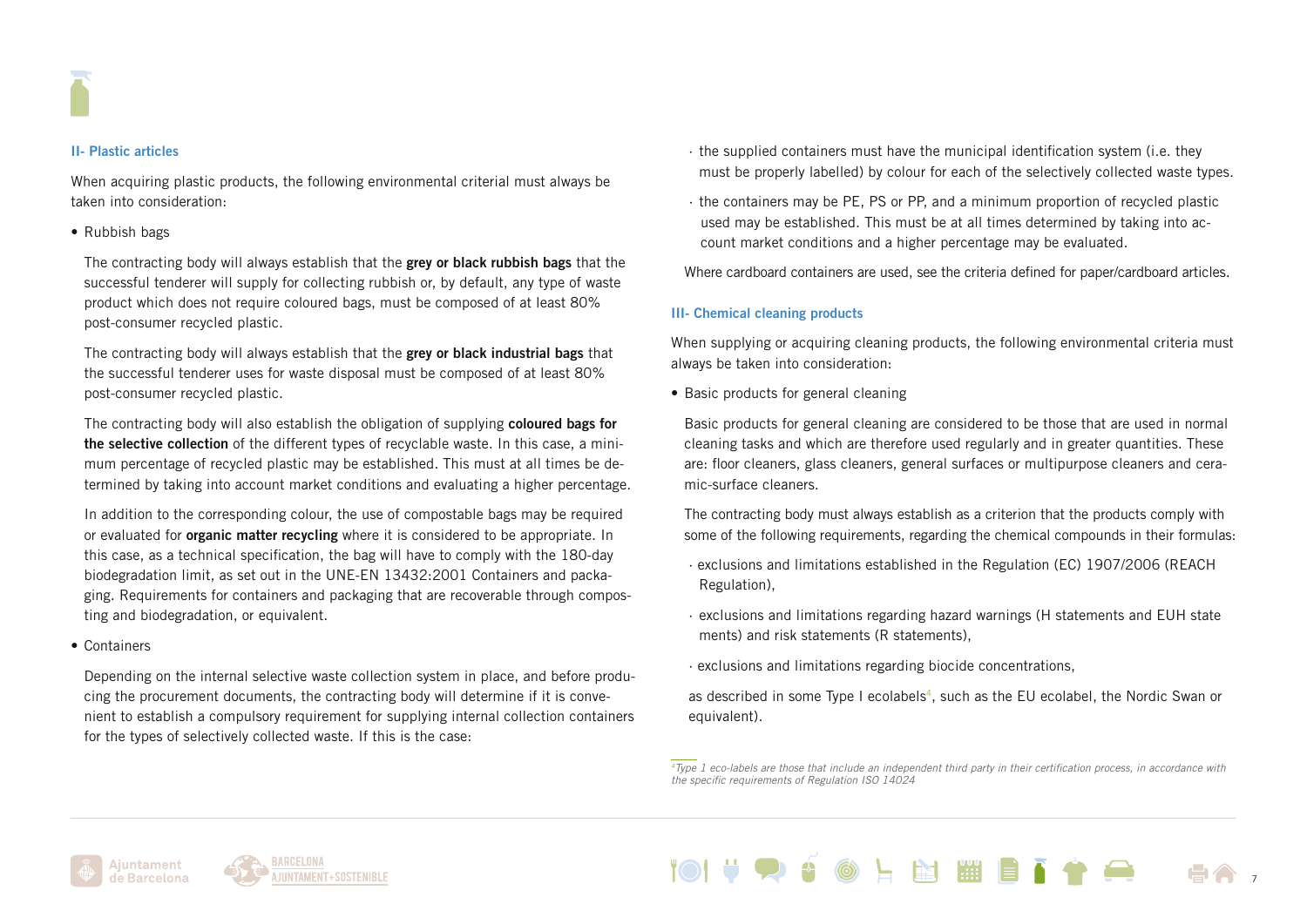• Other cleaning products: floor strippers, brighteners, cleaners for carpets, parquets or other surfaces, drain cleaners, disinfectants, washing-up liquids, detergents, degreasers, etc.

In general, it is not possible to establish specific environmental criteria for such diverse and specific products. However, some of these special products may be considered as basic products for certain service contracts, as described in the section on other types of service contracts that include cleaning tasks.

In these cases, the contracting body may establish the criteria defined in the previous section for general cleaning products as award criteria for specific cleaning products.

#### IV- Hand soap

The contracting body must always establish as a criterion that the products comply with some of the following requirements, regarding the chemical compounds in their formulas:

- exclusions and limitations established in the Regulation (EC) 1907/2006 (REACH Regulation),
- exclusions and limitations regarding hazard warnings (H statements and EUH statements) and risk statements (R statements),
- exclusions and limitations regarding biocide concentrations,

as described in some Type I ecolabels, $5$ , such as the EU ecolabel, the Nordic Swan or equivalent.

#### V- General criteria for products

Generally speaking, the supply of products is included in service contracts as one of the contractor's obligations. In these cases, the contracting body must include the following criteria:

• For maintaining the environmental quality of products

In order to maintain the environmental quality of the products throughout the duration of the contract, and therefore the successful tenderer's services, the contracting body must establish that any change of cleaning product will require prior communication and authorisation from the contracting body, or alternatively, the service manager or the person responsible for the contract.

To this effect, communication of the change must be accompanied by a justification and all the documentation required by the tender process that guarantees continued compliance with the corresponding requirements.

• Maintaining control and monitoring consumption

In all matters relating to supervising and monitoring the work, contracts should include the requirement that the successful tenderer must maintain control over the supply of consumables and regular consumption for each building, office or facility.

If the supervision and monitoring system does not specifically stipulate this, the contracting body must establish the requirement of providing periodic reports on the quantities of consumables used (including cleaning products) and the services for each building, office or facility.

• Cleaning-product dispensers

Depending on the characteristics of the building or establishment and without negatively effecting the environmental quality of the cleaning products, the contracting body may prescribe or assess that the bidding company proposes and adopts an automatic dispensing system, based on using larger containers, concentrated or powdered products (for which they must present the corresponding documentation) and application bottles which must always be appropriately labelled.







*<sup>5</sup>Type 1 eco-labels are those that include an independent third party in their certification process, in accordance with the specific requirements of Regulation ISO 14024.*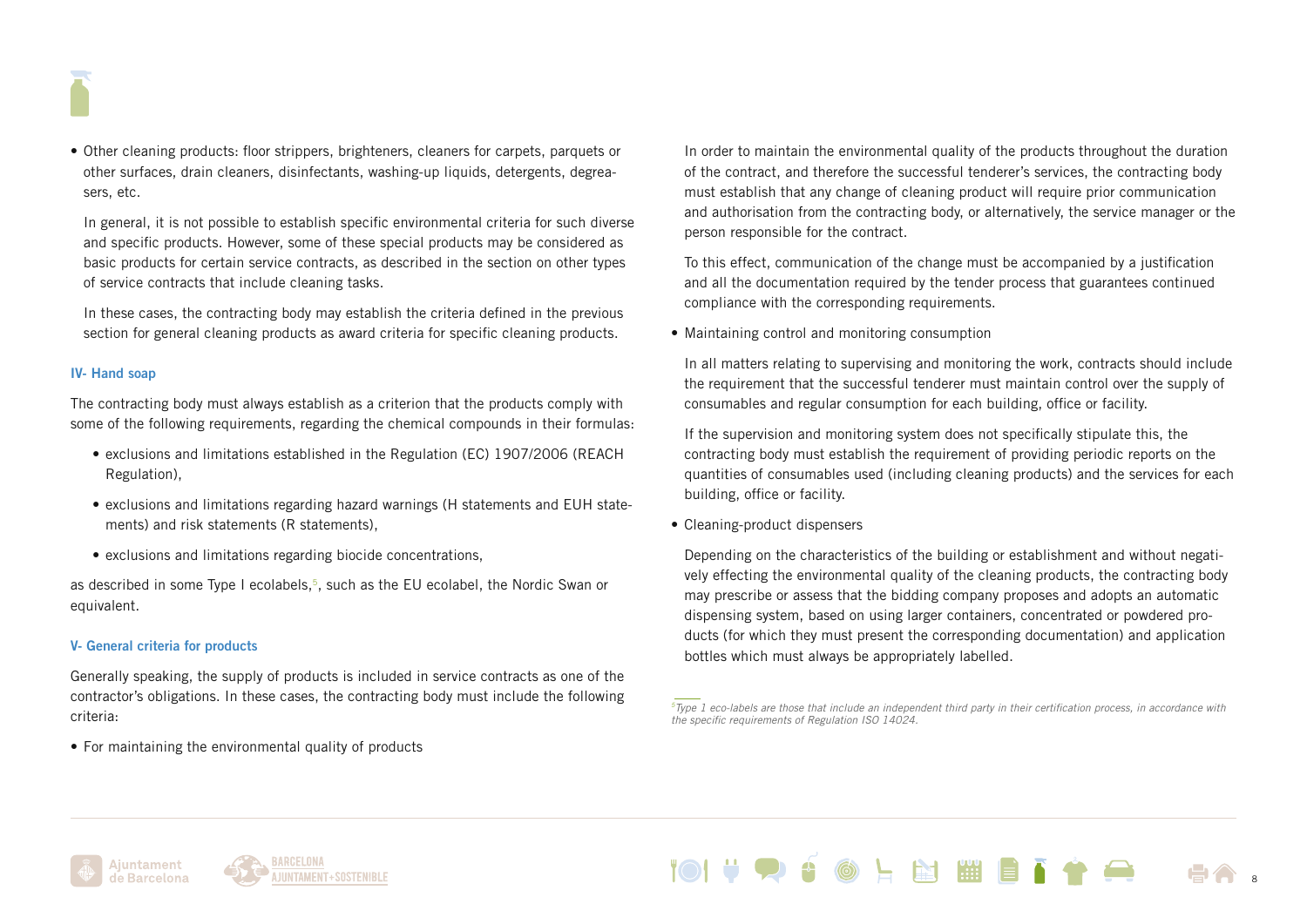### 6 CONTRACTING OTHER TYPES OF SERVICES THAT INCLUDE CLEANING OR WASTE-DISPOSAL TASKS

In the case of other types of service contracts which include the performance of cleaning or waste-disposal tasks, such as contracts for dining rooms, catering, bar services, cession of use of a particular place, comprehensive contracts for managing municipal facilities, etc., the contracting body must consider the inclusion of the following environmental criteria, without prejudice to the quality of the contracted service.

#### 6.1 General environmental criteria for services

#### I- Limited use of certain cleaning products

The contracting body must include the limitations for cleaning products set out in section 5.1. Depending on the use of the building that is the subject of the contract, there may be specific hygiene and disinfectant requirements, like, for example, in nursery schools and senior citizens' residences. Depending on these specific uses, the contracting body must determine the areas, surfaces and uses which it considers necessary and for which the use of disinfectants is authorised.

#### II- Selective waste disposal

The contracting body will include the selective waste-disposal tasks indicated in section 5.1. Depending on the object of the contract, the contracting body must determine what other types of waste, apart from the basic ones, should be designated for selective collection and disposal, or even for special collection by authorised waste managers, for example: cooking oils, small quantities of paint, varnish, aerosols and any other chemical products, medicines, veterinary waste products, etc.

#### III- Criteria for the prevention of own waste

Depending on the object of the contract, the contracting body will evaluate certain practices, such as the exclusive use of cloths instead of single-use paper towels in kitchens, or adopting the use of reusable boxes by suppliers for transport.

#### 6.2 Criteria for products

#### I- Paper/cellulose articles

The contracting body must establish the requirement of supplying consumables produced from 100% recycled cellulose fibre (toilet paper, paper towels, hand towels and others) that must be specified in accordance with the object of the contract.

#### II- Chemical cleaning products

The contracting body must establish the requirement of using cleaning products for the service that comply with the criteria established in point 5.2. Depending on the specific service, the contracting body must determine what type of product considered a priori as "other" may, in this case, be considered to be basic cleaning products, which may be subject to the above mentioned environmental requirements, such as degreasers, washing-up liquid and detergents.

#### III- Hand soap

Where the service tasks establish the requirement of supplying this personal hygiene item at the facilities set out in the contract, the contracting body must establish the criteria established in section 5.2.